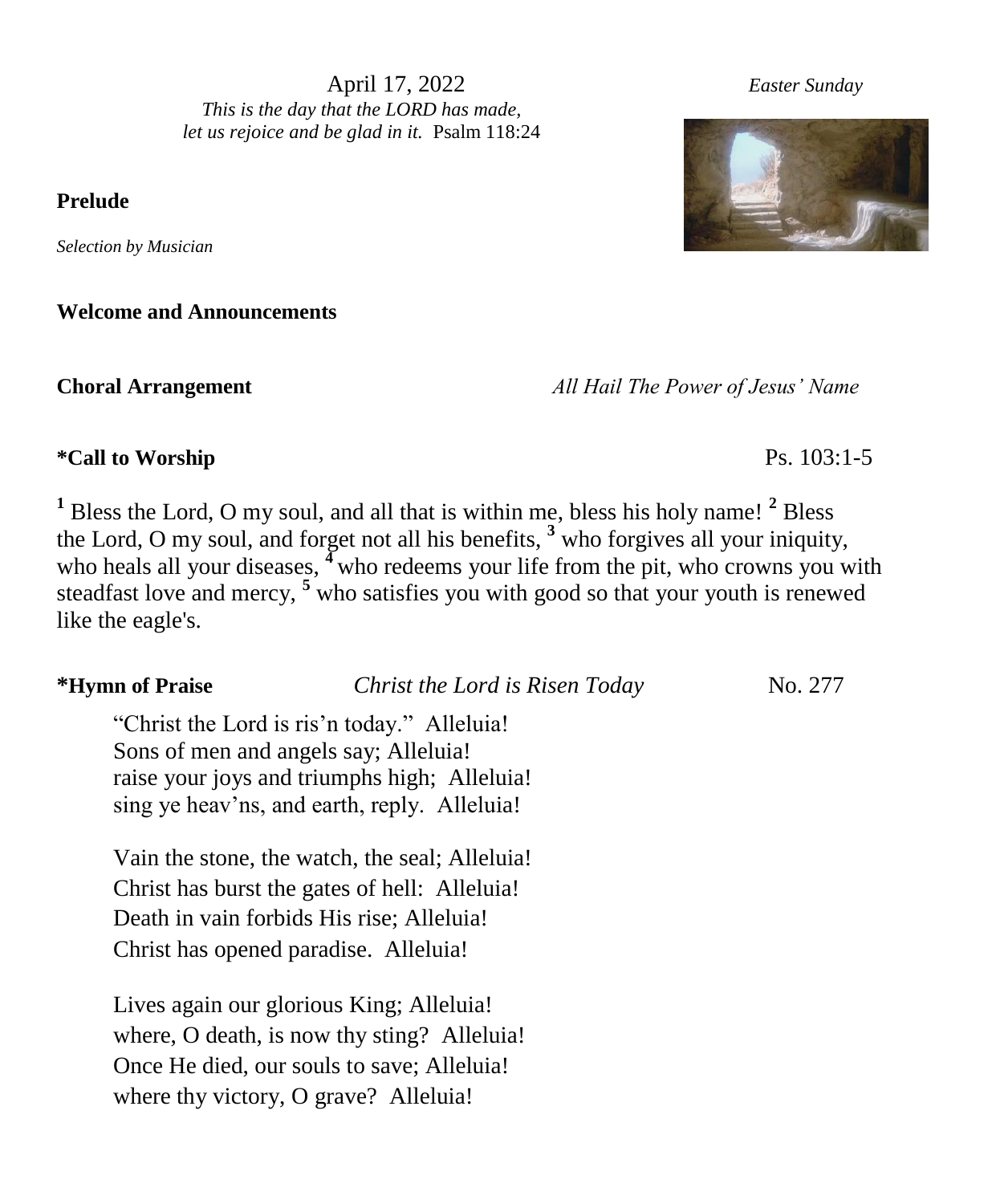Soar we now where Christ has led, Alleluia! Foll'wing our exalted Head; Alleluia! Made like Him, like Him we rise; Alleluia! Ours the cross, the grave, the skies, Alleluia!

Hail, the Lord of earth and heaven! Alleluia! Praise to Thee by both be given; Alleluia! Thee we greet triumphant now; Alleluia! Hail, the Resurrection, Thou! Alleluia!

Hymns from *Trinity Hymnal* used by permission of Great Commission Publications.

**\*Prayer of Invocation & Adoration**

**Reading of the Law Matthew 5:17-20 (Pew pg. 810/LP pg. 1011)** 

### **Prayer of Confession**

Heavenly Father, before you we are full of vanity and iniquity. Our sin has forfeited your favor and corrupted your image, exposing us to the curse of your wrath. Though your law is written deeply on our hearts and consciences, we take little delight in it. You have delivered us from our sin, and continue to deliver us from our foolish weakness, but we are slow to proclaim your faithfulness and speak of your salvation to one another. When you rescue us from pits of destruction, we look on our sin lightly and take your grace and steadfast love for granted. Father, forgive us. And rescue us each day from the pit of our own self-sufficiency. May we look to Christ, our Rock and Redeemer, in times of sorrow and of peace, until the day when faith becomes sight and all is well with our souls. In Jesus name. Amen.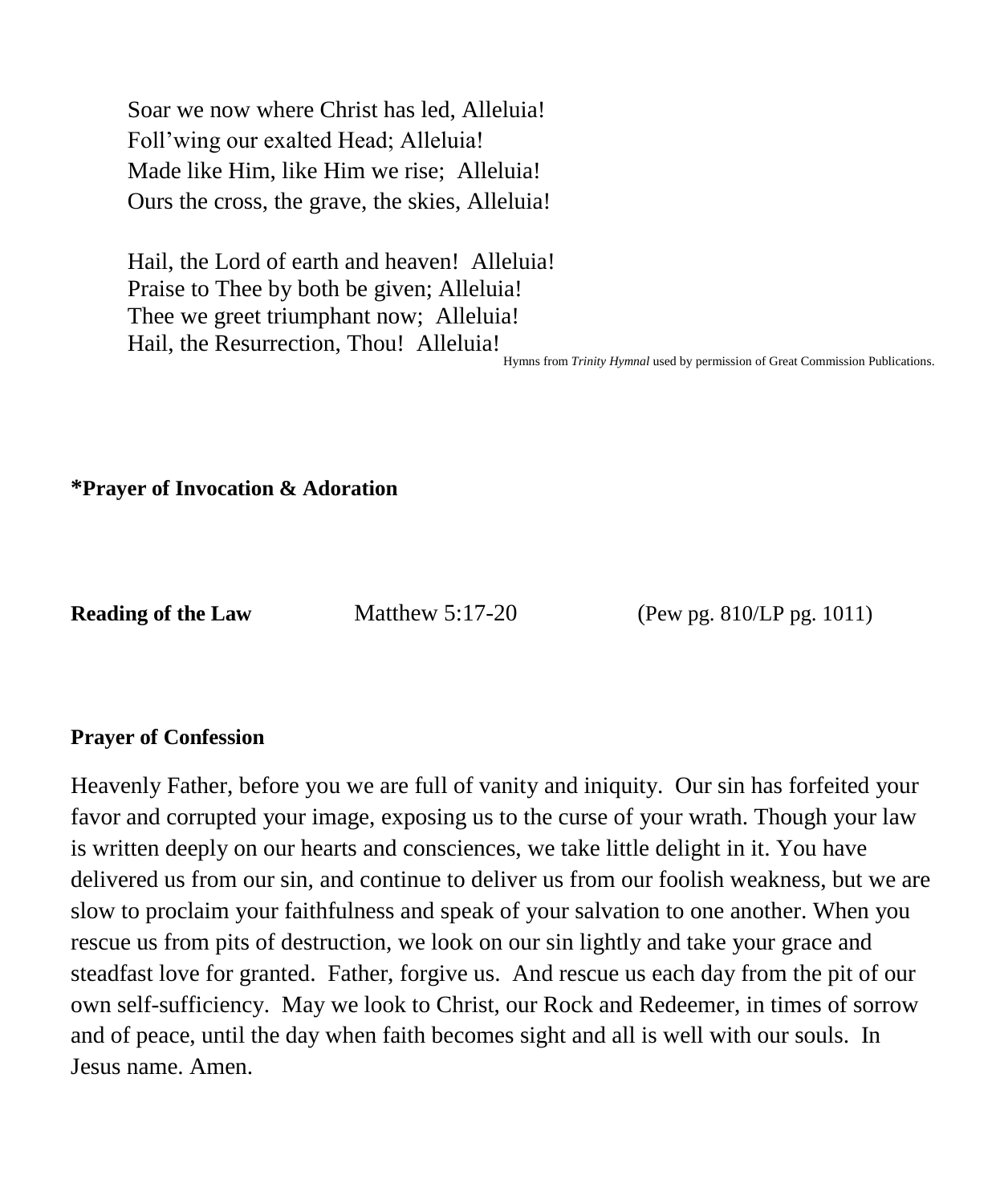## **Assurance of Pardoning Grace** Ps. 103:11-14

<sup>11</sup> For as high as the heavens are above the earth, so great is his steadfast love toward those who fear him; <sup>12</sup> as far as the east is from the west, so far does he remove our transgressions from us. **<sup>13</sup>** As a father shows compassion to his children, so the Lord shows compassion to those who fear him. **<sup>14</sup>** For he knows our frame; he remembers that we are dust.

| *Hymn of Thanksgiving | Man of Sorrows! What a Name | No. 246 |
|-----------------------|-----------------------------|---------|
|-----------------------|-----------------------------|---------|

Man of Sorrows! What a name for the Son of God, who came ruined sinners to reclaim; Hallelujah! what a Savior!

Bearing shame and scoffing rude, in my place condemned He stood, sealed my pardon with His blood: Hallelujah! what a Savior!

Guilty, vile, and helpless, we; spotless Lamb of God was He; full atonement! Can it be? Hallelujah! what a Savior!

Lifted up was He to die, "It is finished!" was His cry; now in heav'n exalted high: Hallelujah! what a Savior!

When He comes, our glorious King, all His ransomed home to bring, then anew this song we'll sing: Hallelujah! what a Savior!

Hymns from *Trinity Hymnal* used by permission of Great Commission Publications. 

**Scripture Reading** Genesis 3:1-24 (Pew pg. 3/LP pg. 4)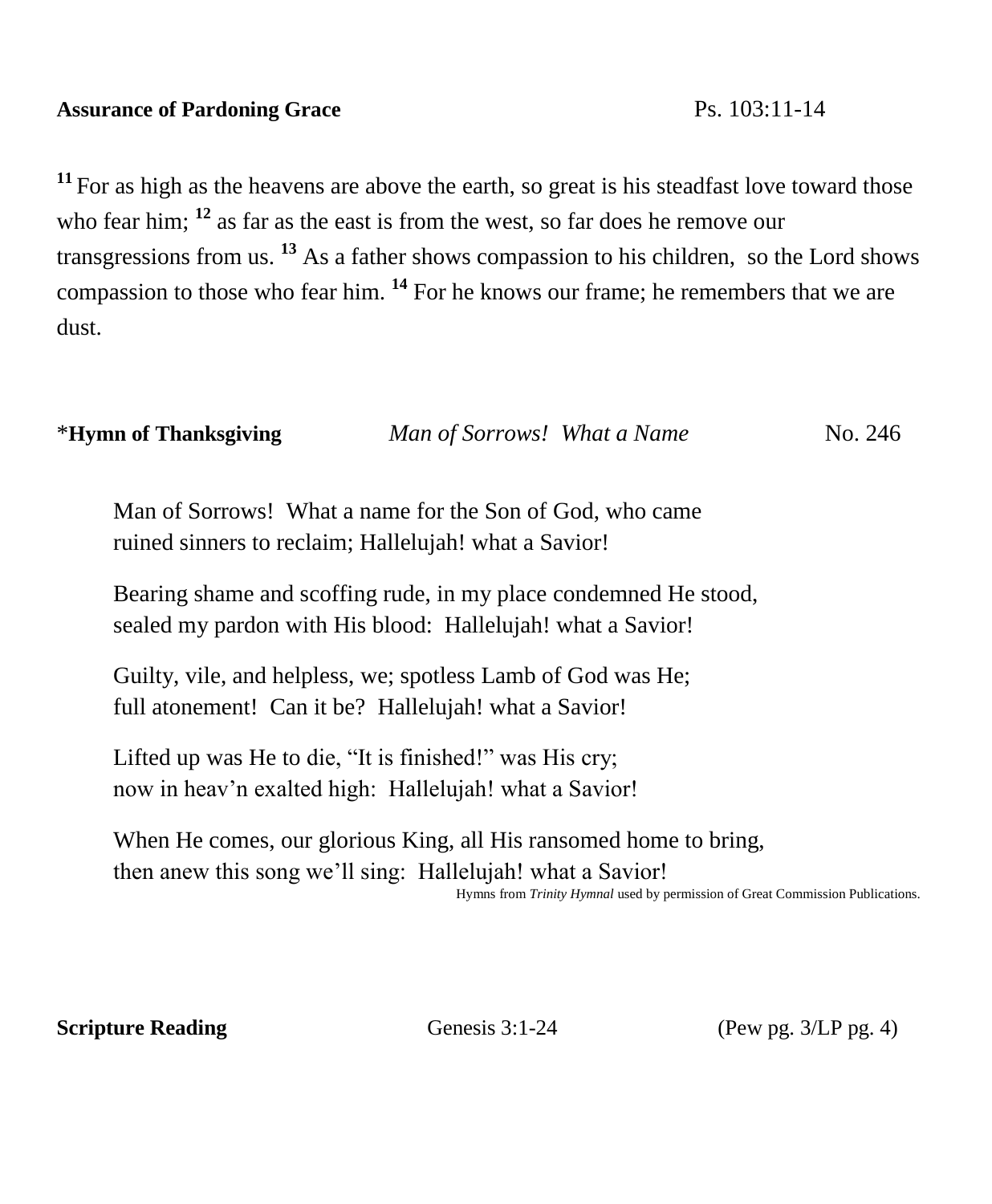### **Heidelberg Catechism (HC) 1-2**

1. Q. What is your only comfort in life and death?

A. **That I am not my own, but belong with body and soul, both in life and in death, to my faithful Saviour Jesus Christ. He has fully paid for all my sins with His precious blood, and has set me free from all the power of the devil. He also preserves me in such a way that without the will of my heavenly Father not a hair can fall from my head; indeed, all things must work together for my salvation. Therefore, by His Holy Spirit He also assures me of eternal life and makes me heartily willing and ready from now on to live for Him.**

2. Q. What do you need to know in order to live and die in the joy of this comfort?

A. **First, how great my sins and misery are; second, how I am delivered from all my sins and misery; third, how I am to be thankful to God for such deliverance.**

**Prayer of Intercession**

### \***Doxology** No. 731

Praise God, from Whom all blessings flow; Praise Him, all creatures here below; Praise Him above, ye heav'nly host; Praise Father, Son, and Holy Ghost. Amen.

**Offering** *Selection by Musician* 

Hymns from *Trinity Hymnal* used by permission of Great Commission Publications.

**\*Prayer of Thanksgiving**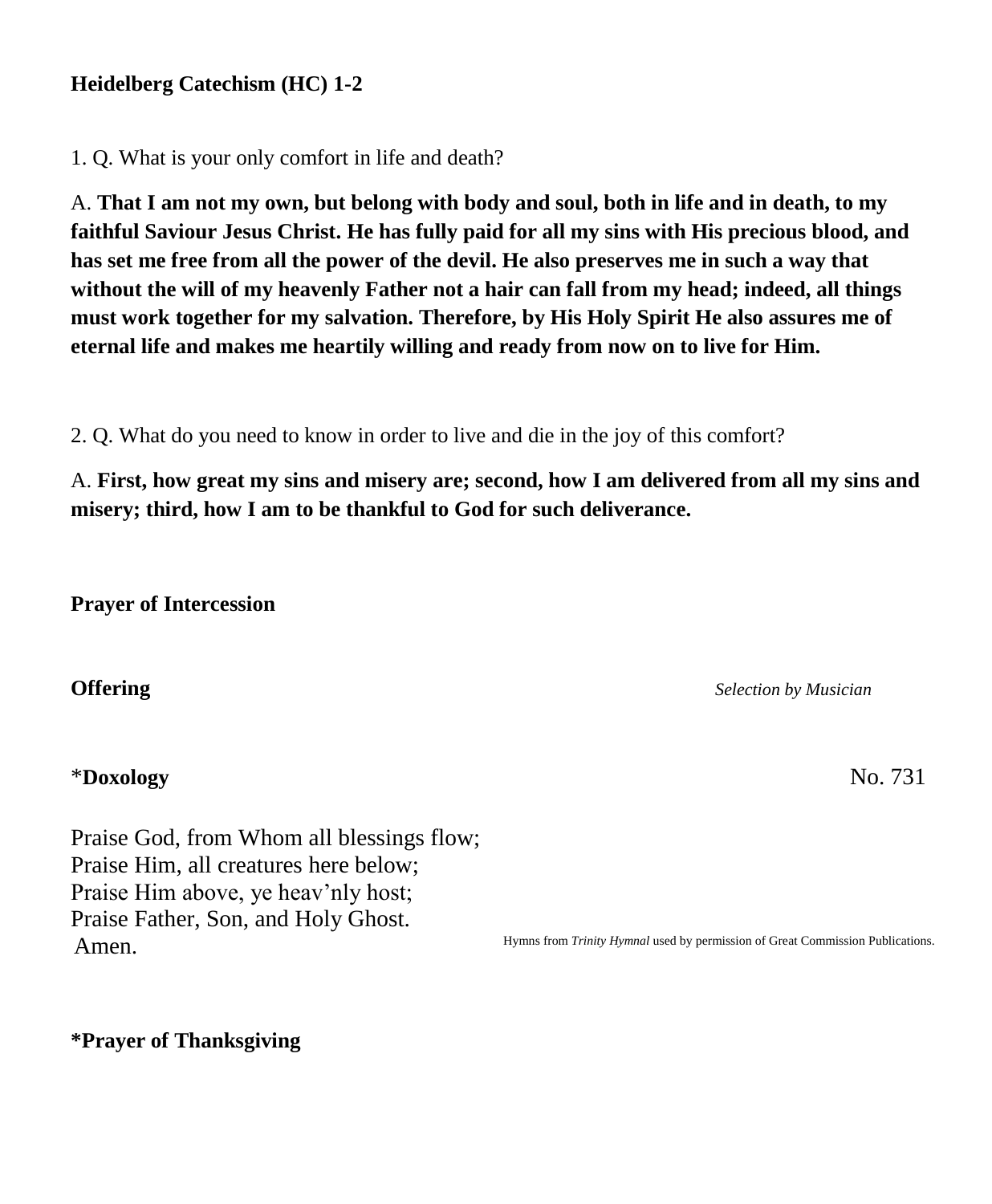1 Bless the Lord, my soul; my whole heart 2 Ever bless His holy name. Bless the Lord, my soul; forget not All His mercies to proclaim. 3 Who forgives all thy transgressions, Thy diseases all Who heals; 4 Who redeems thee from destruction, Who with thee so kindly deals.

Who with love and mercy crowns thee, 5 Satisfies thy mouth with good, so that even like the eagle thou art blessed with youth renewed. 6 In His righteousness Jehovah Will deliver those distressed; He will execute just judgment In the cause of all oppressed.

7 He made known His ways to Moses,

And his acts to Isr'el's race; 8 Tender, loving is Jehovah Slow to anger, rich and grace. 9 He will not forever chide us Nor will keep his anger still, 10 Has not dealt as we offended Nor requited us our ill.

11 For as high as is the heaven, Far above the Earth below, Ever great to them that fear Him Is the mercy He will show. 12 Far as east from west is distant He has put away our sin; 13 Like the pity of a father Has Jehovah's pity been.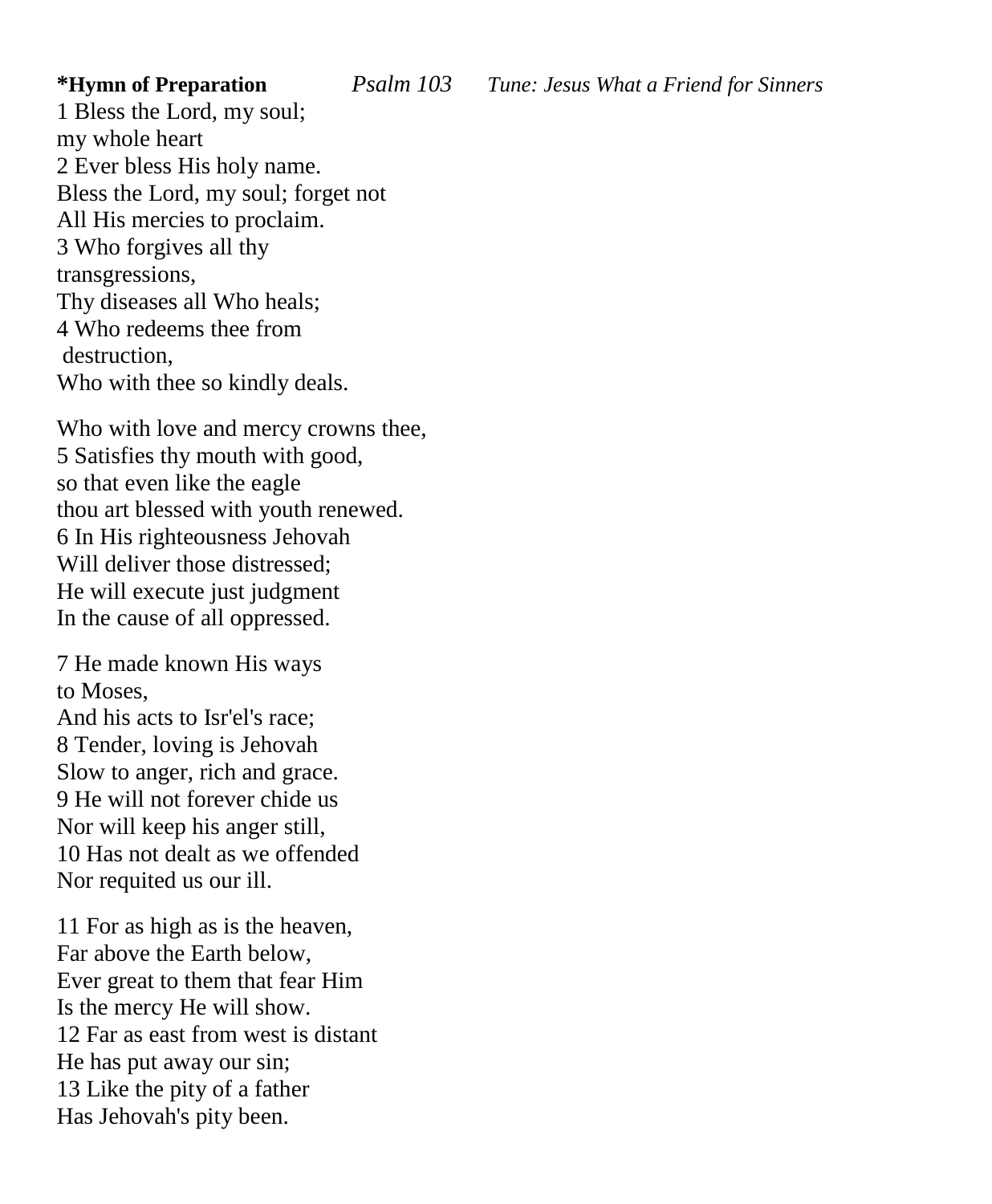1. Regeneration

2. Real Identity

3. Rest

Questions:

1. How does a wrong view of 2 Peter 3:10, that says that Christ makes "all new things" run contrary to the message of the Gospel?

2. Will there be oceans in the New Heavens and New Earth? Why then does Revelation 21:1 say that there will be no sea? What then does the sea represent?

3. How does the New Heavens and New Earth help us when the world tells us "this is all there is."?

4. What does a church that pursues holiness look like? What are some principles that might govern this kind of church's members?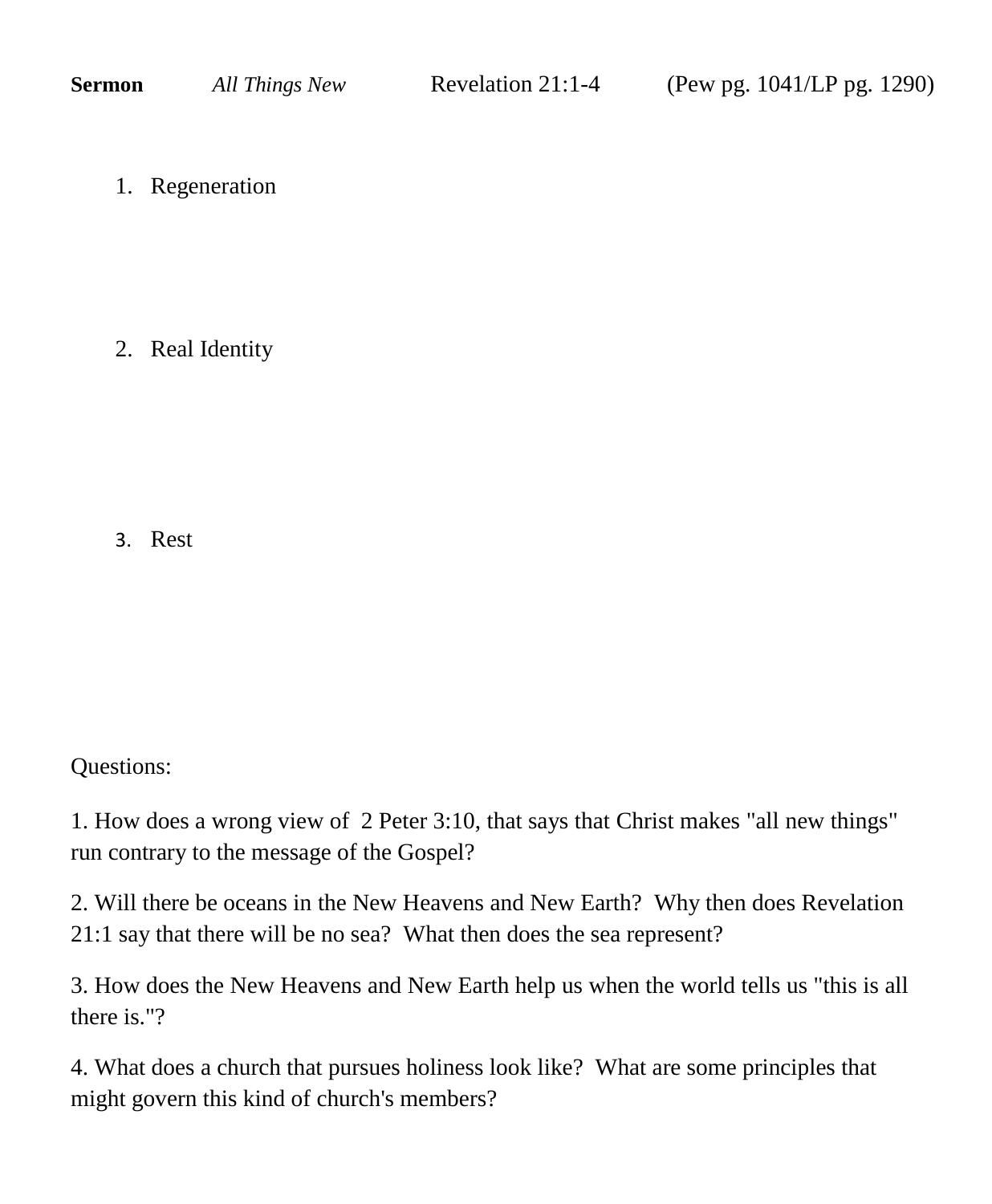**\*Hymn of Response** *In Christ Alone*

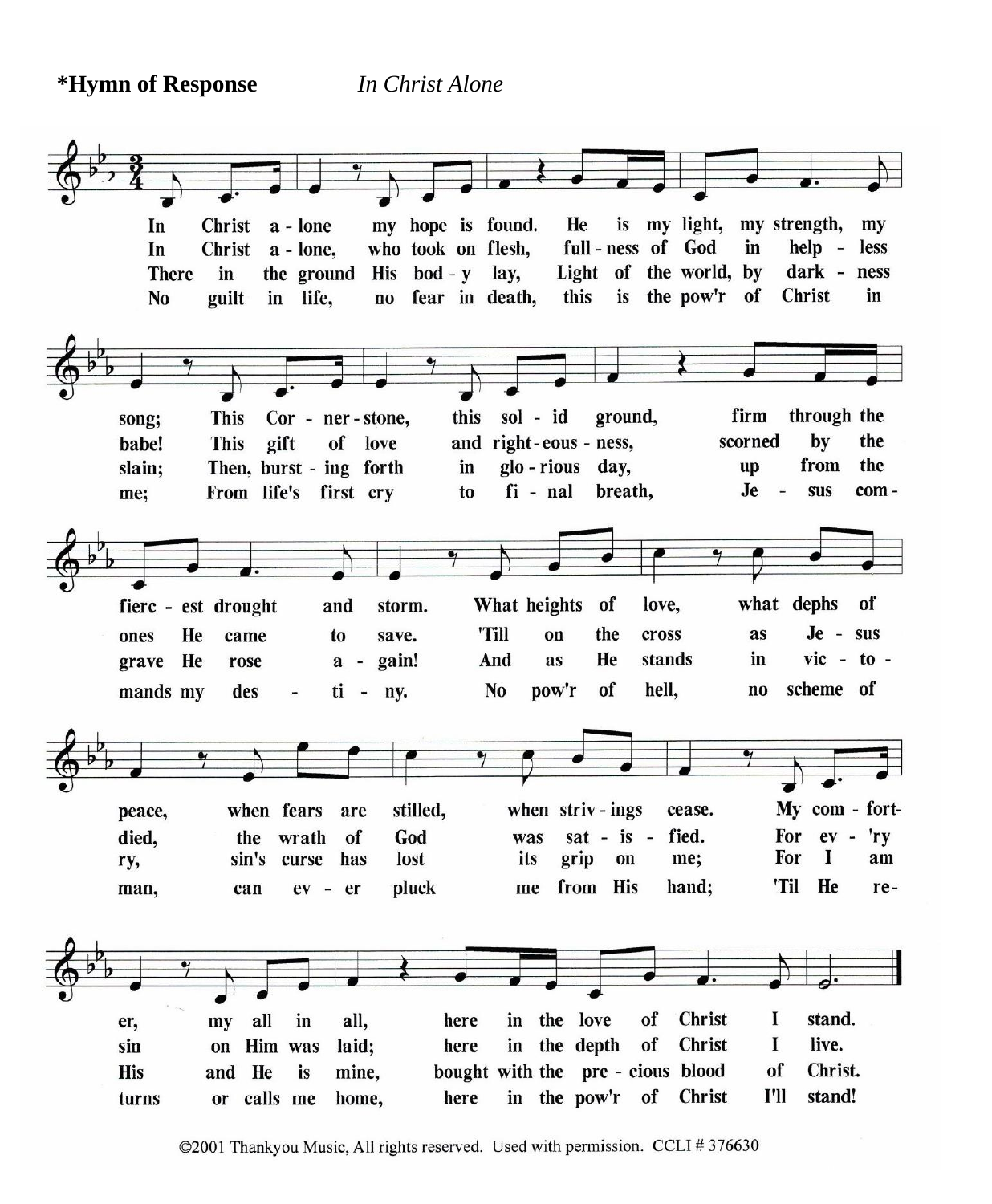# **\*Gloria Patri** No. 735 Glory be to the Father, and to the Son, and to the Holy Ghost; as it was in the beginning, is now, and ever shall be, world without end. Amen, amen.

Hymns from *Trinity Hymnal* used by permission of Great Commission Publications.

**\* Congregation:** Please stand as able.

**Choir**

Angela Collins, Jenni Gretzinger, Val Lash, Erin Alderson, Andrea Tummond, Hannah Tummond, Cassy Erickson, Adalyn Collins, Craig Curtis, Ben Armstrong, Chris Erickson, Josh Alderson, Andrew Gretzinger, Michael Fish

**Postlude** *Selection by Musician*

| <b>Intercessory Prayer</b> |                        | Yon Lindborg                                                 |  |
|----------------------------|------------------------|--------------------------------------------------------------|--|
|                            | <b>Weekly Calendar</b> |                                                              |  |
| <b>SUN 4/17</b>            | $6:30$ AM              | <b>Sunrise Service</b>                                       |  |
|                            | $10:30$ AM             | <b>Easter Worship Service</b>                                |  |
| <b>WED 4/20</b>            | 9:30 AM                | <b>Women's Morning</b><br><b>Bible Study</b><br>(Hebrews 13) |  |
| <b>THURS 4/21</b>          | 6:30 PM                | Men's Bible Study<br>(Hebrews 13)                            |  |
| <b>SUN 4/24</b>            | $9:20$ AM              | <b>Sunday School</b>                                         |  |
|                            | 10:30 AM               | <b>Worship Service</b>                                       |  |
|                            | $11:45$ AM             | <b>Directory Photos</b><br>(Last Chance)                     |  |
| <b>WED 4/27</b>            | 6:00 PM                | <b>Congregational Meeting</b>                                |  |
| <b>THURS 4/28</b>          | 11:00 AM               | <b>Viking Chili Bowl</b><br>Luncheon<br>(All Welcome)        |  |

### **\*Benediction**

**Piano** Paige Mecyssine